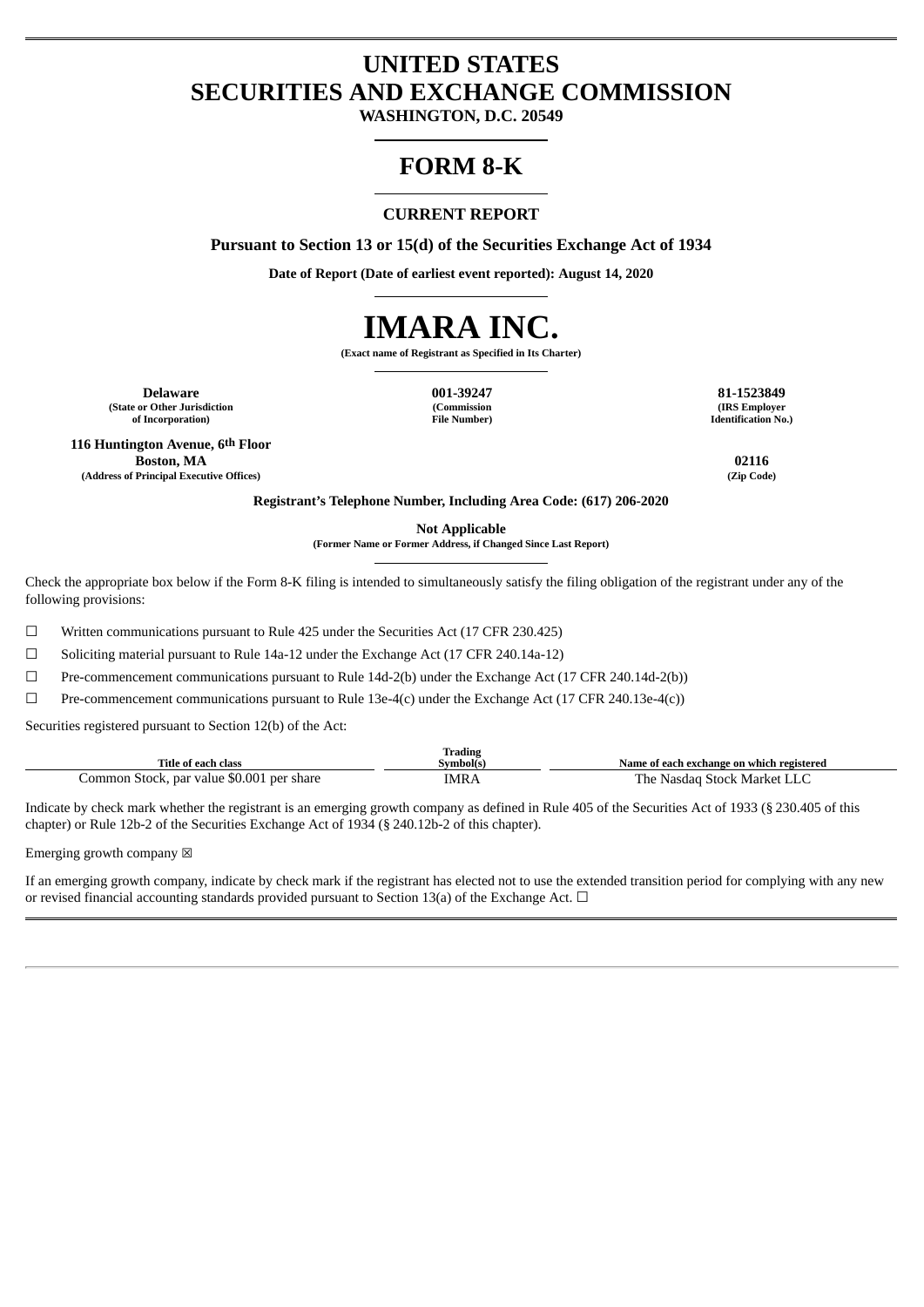#### **Item 2.02 Results of Operations and Financial Condition.**

On August 14, 2020, IMARA Inc. (the "Company") announced its financial results for the quarter ended June 30, 2020. The full text of the press release issued in connection with the announcement is being furnished as Exhibit 99.1 to this Current Report on Form 8-K and is incorporated herein by reference.

The information in this Item 2.02, including Exhibit 99.1 attached hereto, shall not be deemed "filed" for purposes of Section 18 of the Securities Exchange Act of 1934 (the "Exchange Act") or otherwise subject to the liabilities of that section, nor shall it be deemed incorporated by reference in any filing under the Securities Act of 1933, as amended, or the Exchange Act, except as expressly set forth by specific reference in such a filing.

#### **Item 9.01 Financial Statements and Exhibits.**

(d) Exhibits

| Exhibit<br>-------<br><b>Number</b> |                                                                                                                            | <b>Description</b> |  |
|-------------------------------------|----------------------------------------------------------------------------------------------------------------------------|--------------------|--|
| 99.1                                | ാറാറ<br><b>issued</b><br>- Drace Ralagea<br>$\frac{1}{2}$ ompany on $\mathbb{R}$ .<br>Anonet 1<br>. hv tha f<br><b>ZUZ</b> |                    |  |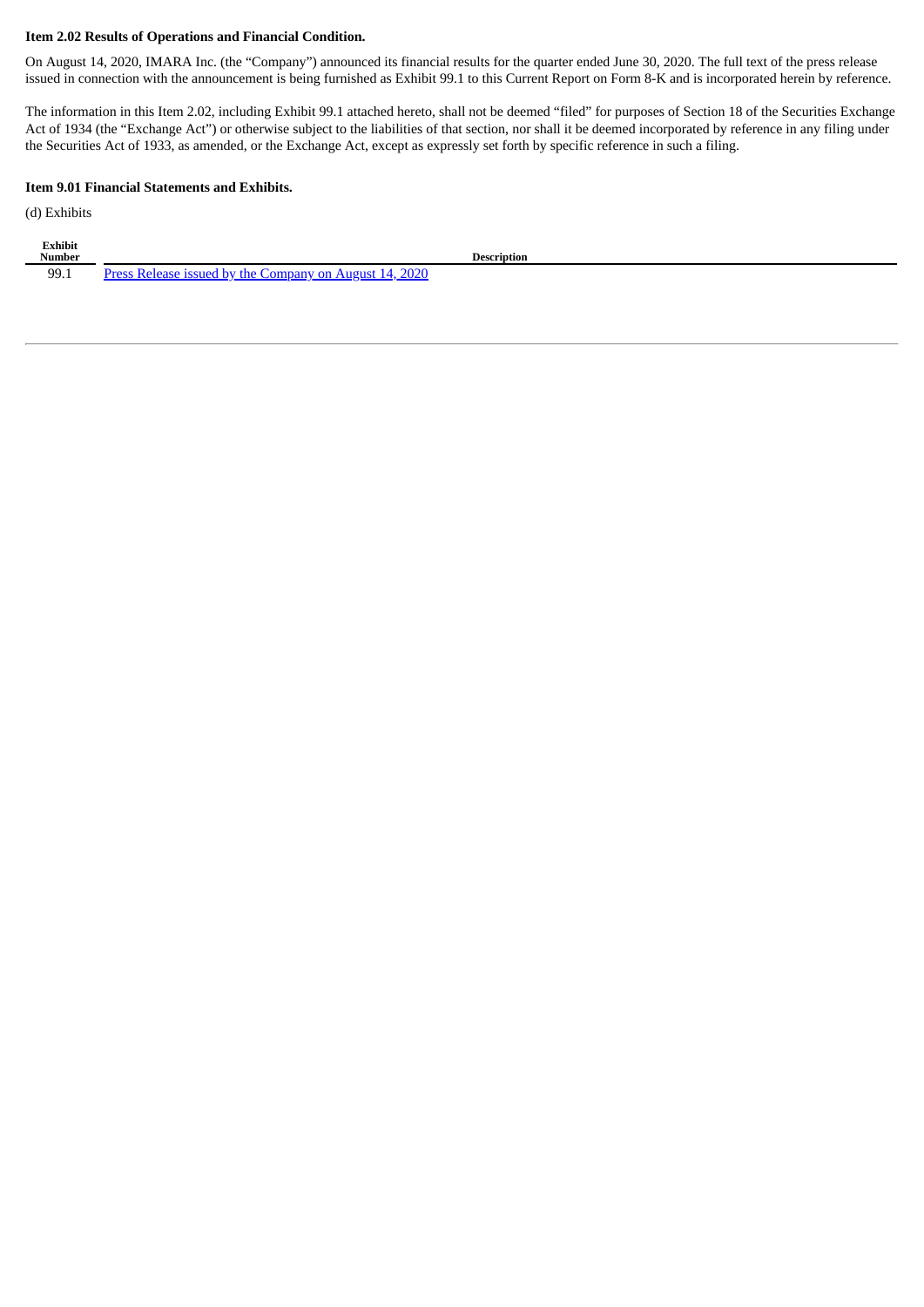#### **SIGNATURES**

Pursuant to the requirements of the Securities Exchange Act of 1934, as amended, the registrant has duly caused this report to be signed on its behalf by the undersigned hereunto duly authorized.

IMARA INC.

Date: August 14, 2020 By:/s/ Rahul D. Ballal

Name: Rahul D. Ballal Title: President and Chief Executive Officer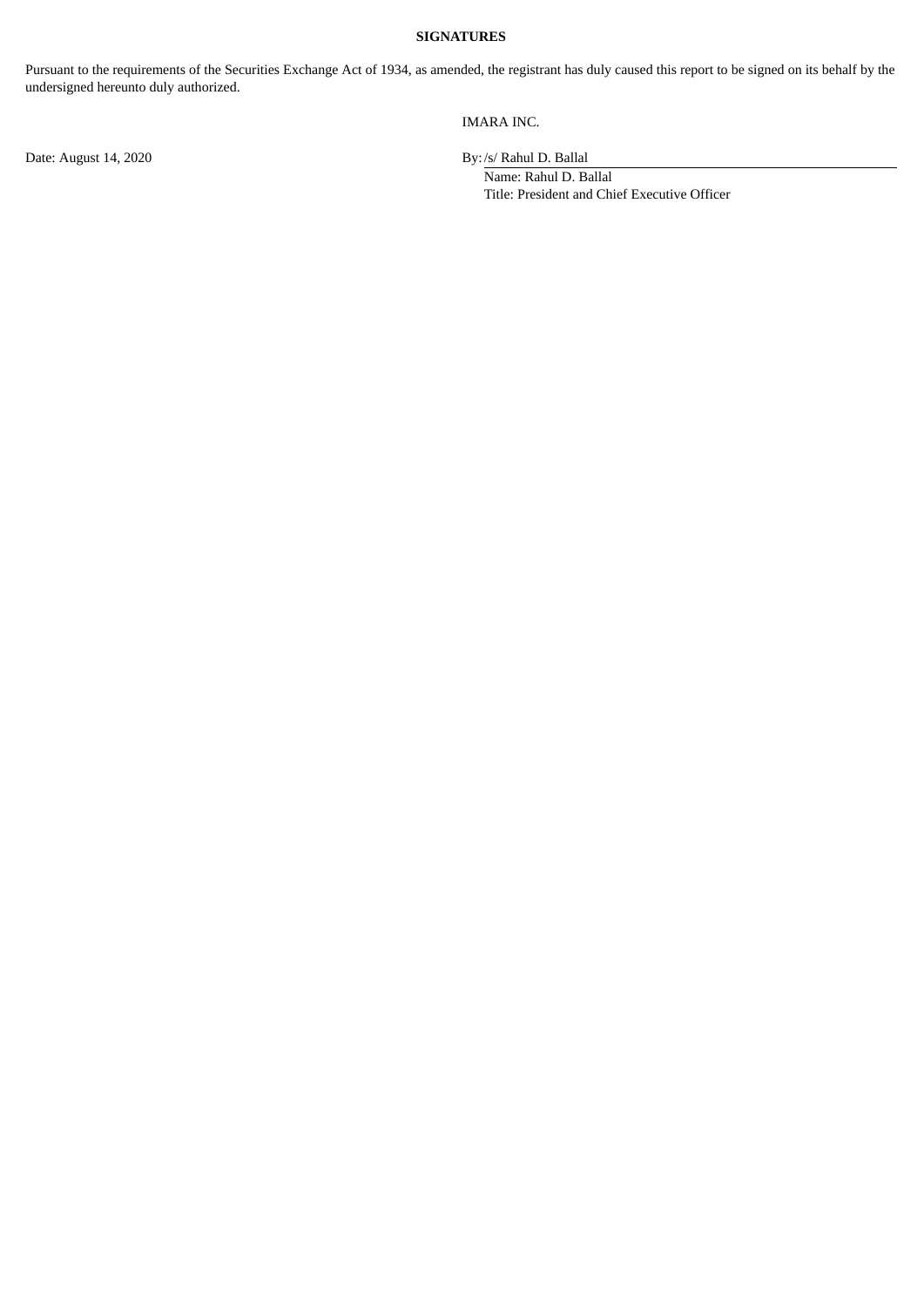<span id="page-3-0"></span>

# **Imara Reports Second Quarter 2020 Financial Results and Business Highlights**

*Initiated Phase 2b clinical trials of IMR-687 in sickle cell disease and beta-thalassemia; First patient dosed in Ardent Phase 2b sickle cell clinical trial*

*Reported Phase 2a interim safety and efficacy data at the European Hematology Association Annual Congress and promising clinical outcomes in an Open Label Extension Study that tests IMR-687 for longer duration*

> *IMR-687 granted Orphan Drug, Fast Track and Rare Pediatric designations by the FDA for beta-thalassemia*

*Company to host conference call and live webcast today at 8:30 a.m. ET*

BOSTON, Mass., August 14, 2020 – Imara Inc. (Nasdaq: IMRA), a clinical-stage biopharmaceutical company dedicated to developing and commercializing novel therapeutics to treat patients suffering from rare inherited genetic disorders of hemoglobin, today reported financial results for the second quarter ended June 30, 2020 and reviewed recent business highlights.

"As we head into the second half of 2020, we are encouraged by several advancements across our programs that bring us closer to providing oral treatment options to patients with rare blood disorders," said Rahul Ballal, Ph.D., President and Chief Executive Officer of Imara. "We initiated our Phase 2b clinical trials for IMR-687 in both sickle cell disease and beta-thalassemia and dosed the first patient in our Ardent Phase 2b clinical trial for adult patients with sickle cell disease. We also reported encouraging Phase 2a interim clinical trial results with IMR-687 at the European Hematology Association Annual Congress and more recently observed promising clinical outcomes with longer duration IMR-687 treatment as part of our Phase 2a open label extension trial. In addition, we made important progress on the regulatory front as we were granted Orphan Drug, Fast Track and Rare Pediatric designations by the FDA for the treatment of patients with beta-thalassemia. Finally, we are leveraging IMR-687's differentiated mechanism of action and began preclinical studies to explore its potential for the treatment of heart failure with preserved ejection fraction, or HFpEF."

Dr. Ballal continued, "We look forward to further advancing patient recruitment activities for our Phase 2b clinical trials and expect to report top-line data from our ongoing Phase 2a clinical trial in sickle cell disease during the fourth quarter of 2020."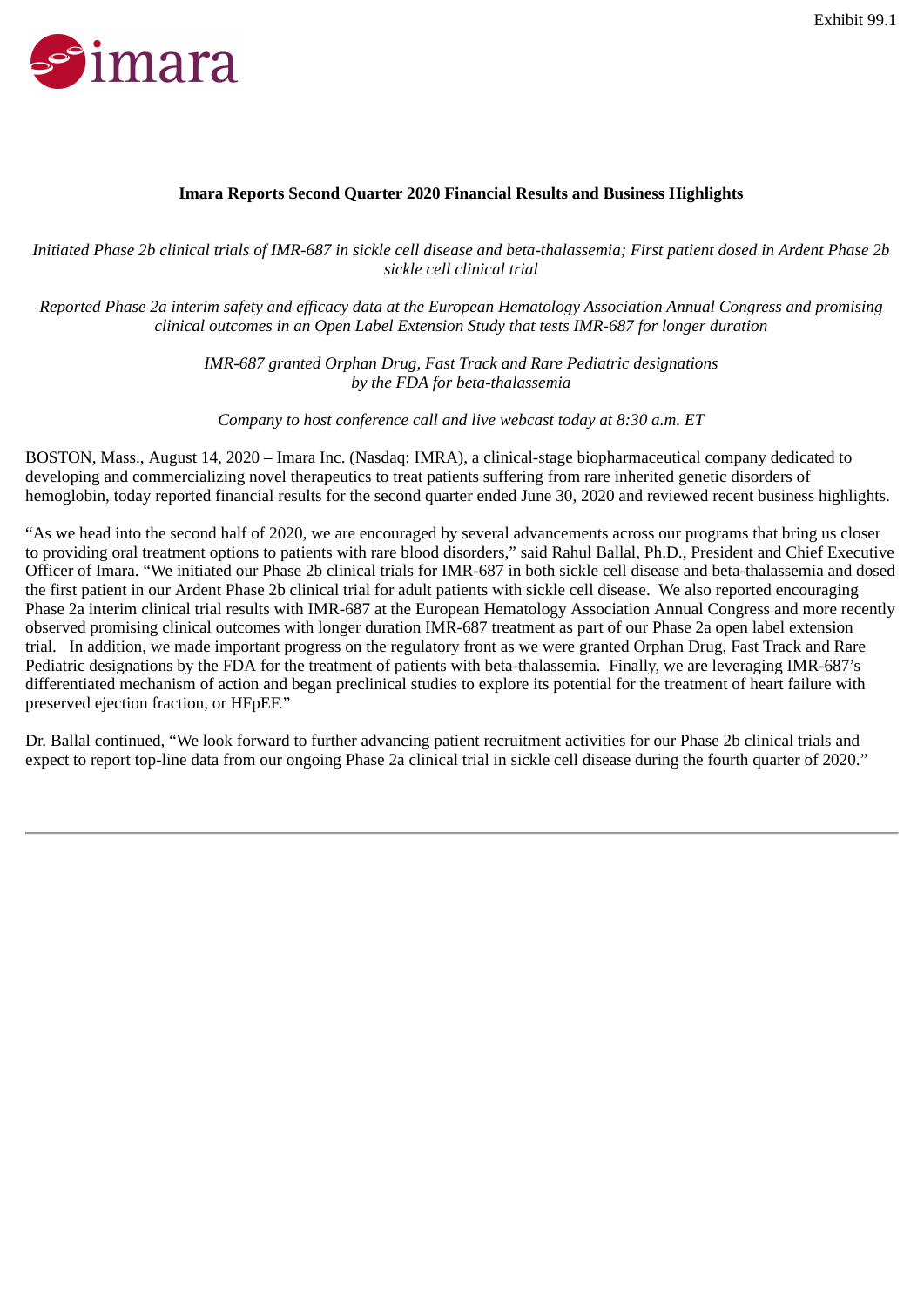# **Recent Corporate Highlights and Updates**

• **Presented Clinical Data from Phase 2a and Phase 2a Open Label Extension Clinical Trials**: Imara presented interim Phase 2a clinical trial results for IMR-687 in adult patients with sickle cell disease (SCD) at the virtual 25th European Hematology Association (EHA) Annual Congress in June 2020. The data from this ongoing clinical trial demonstrated that IMR-687 was well tolerated as a monotherapy and in combination with hydroxyurea (HU). In the higher dose cohort, IMR-687 monotherapy showed a statistically significant (p =0.022) increase in the number of Fcells, which are red blood cells containing fetal hemoglobin (HbF), as well as a dose-dependent increase in HbF levels in adult patients with SCD.

In addition, two adult patients with SCD have passed six-months of treatment in the Company's ongoing Phase 2a open label extension (OLE) clinical trial (one at six months and one at twelve months). A review of outcomes for these two patients indicate potential benefits of IMR-687 with respect to reported vaso-occlusive crises (VOCs) trends, healthcare facility use, and SCD associated biomarkers. Enrollment in the OLE has also recently increased as the Phase 2a trial is completing, with six of eight patients entering this four-year safety study since the beginning June 2020.

- **Initiated Clinical Trials:** Imara initiated Phase 2b clinical trials of IMR-687 in SCD and adult patients with betathalassemia. Patient screening is underway in both trials, and the Company dosed the first patient in its Ardent Phase 2b SCD clinical trial and expects to begin dosing in the beta-thalassemia trial in the near-term.
- **IMR-687 Granted Multiple Regulatory Designations:** The FDA granted IMR-687 Orphan, Fast Track and Rare Pediatric Disease designations for the treatment of patients with beta-thalassemia.
- **Established Advisory Board for Clinical Studies in Africa:** Imara established a regional advisory board to guide the execution of IMR-687 clinical studies in Africa, which includes key opinion leaders with expertise treating patients and conducting clinical studies in the region.
- **Expanded Pipeline**: Imara is conducting preclinical research to evaluate the potential of IMR-687 in heart failure with preserved ejection fraction (HFpEF), also referred to as diastolic heart failure. Published literature suggests that inhibition of PDE9, and resulting increases in cyclic guanosine monophosphate (cyclic GMP) through natriuretic peptide modulation, can serve as an attractive target for the prevention and treatment of vascular disease, including HFpEF. Imara has formed an advisory board comprised of key heart failure opinion leaders to further advise on potential development of IMR-687 in this indication.
- **Initiated Real Impact Program and Funded Community Support Grants:** Imara announced the grant recipients of its 'Real Impact' community support initiative. This program, which includes grant funding to support nonprofit, community-based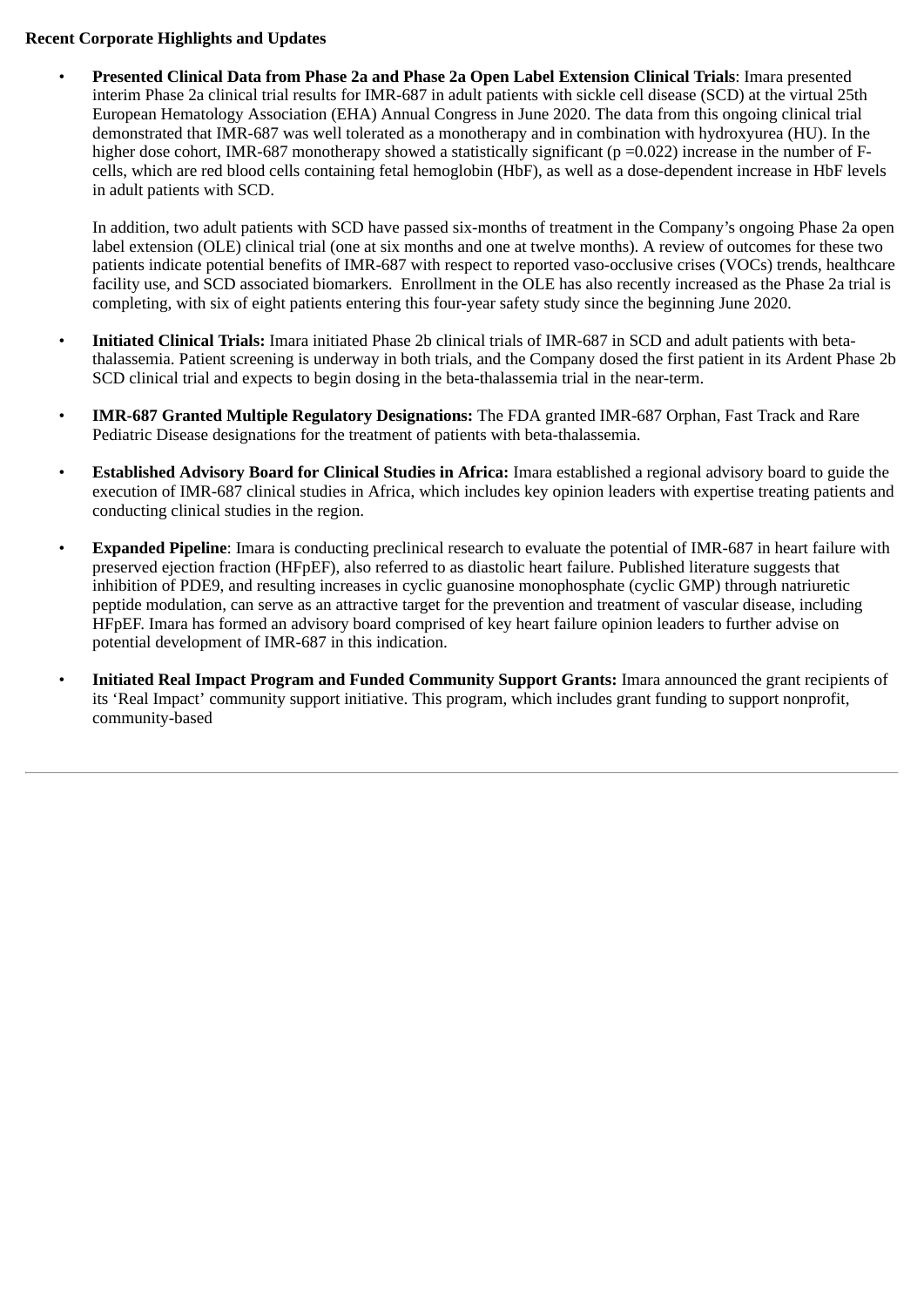organizations serving patients and families impacted by SCD and beta-thalassemia, awarded 25 grants of approximately \$5,000 each to community-based organizations in 13 states. The grant funding was increased by 25% from original plans due to the strong demand for COVID-19 related relief programs.

• **Added to Russell 2000® Index:** Imara was added as a member of the U.S. small-cap Russell 2000® Index. Russell U.S. Indexes are widely used by investment managers and institutional investors for passive funds and investment products and as benchmarks for active investment strategies.

# **Second Quarter 2020 Financial Results**

- **Cash Position:** Cash, cash equivalents and investments were \$106.3 million as of June 30, 2020, as compared to cash, cash equivalents and investments of \$28.9 million as of December 31, 2019.
- **Research and Development Expenses:** Research and development expenses were \$7.9 million for the second quarter of 2020, as compared to \$4.4 million for the second quarter of 2019. The increase of \$3.5 million was primarily related to the development and manufacturing of clinical materials, clinical research and oversight of the Company's clinical trials and investigative fees related to the development of IMR-687, as well as increased personnel-related and other research and development operational costs.
- **General and Administrative Expenses:** General and administrative expenses were \$2.4 million for the second quarter of 2020, as compared to \$1.2 million for the second quarter of 2019. The increase of \$1.2 million was primarily due to increased personnel-related and other general and administrative operational costs as a result of operating as a public company.
- **Net Loss Attributable to Common Stockholders:** Net loss attributable to common stockholders was \$10.2 million, or \$0.59 per share, for the second quarter of 2020, as compared to a net loss of \$5.4 million, or \$7.68 per share, for the second quarter of 2019.

# **Financial Guidance**

The Company currently expects that its full-year 2020 research and development expenses will range between \$35 million and \$40 million and that its full-year 2020 general and administrative expenses will range between \$8 million and \$10 million. The Company expects that its cash, cash equivalents and investments as of June 30, 2020 will be sufficient to enable it to fund its planned operations into mid-2022.

# **Conference Call and Webcast Information**

Imara will host a conference call and live webcast today at 8:30 a.m. ET to discuss its second quarter 2020 financial results and other business updates.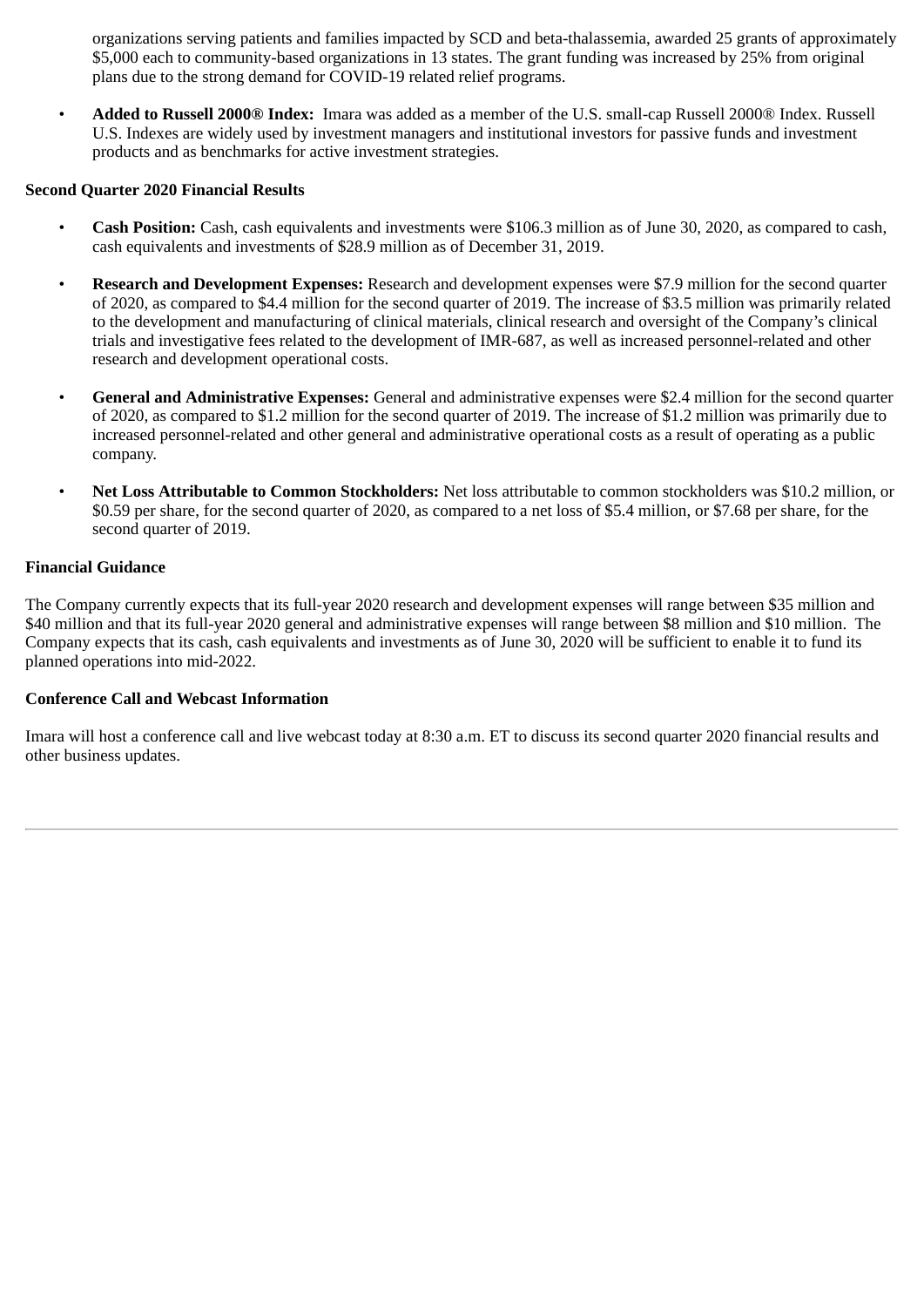The live webcast will be available under "Events and Presentations" in the Investors section of the company's website at imaratx.com. The conference call can be accessed by dialing 1 (833) 519-1307 (U.S. domestic) or +1 (914) 800-3873 (international) and referring to conference ID 9775635. A replay of the webcast will be archived on the Imara website following the presentation.

# **About Imara**

Imara Inc. is a clinical-stage biotechnology company dedicated to developing and commercializing novel therapeutics to treat patients suffering from rare inherited genetic disorders of hemoglobin. Imara is currently advancing IMR-687, a highly selective, potent small molecule inhibitor of PDE9 that is an oral, once-a-day, potentially disease-modifying treatment for sickle cell disease and beta-thalassemia. IMR-687 is being designed to have a multimodal mechanism of action that acts on red blood cells, white blood cells, adhesion mediators and other cell types. For more information, please visit www.imaratx.com.

# **Cautionary Note Regarding Forward-Looking Statements**

Statements in this press release about future expectations, plans and prospects, as well as any other statements regarding matters that are not historical facts, may constitute "forward-looking statements" within the meaning of The Private Securities Litigation Reform Act of 1995. These statements include, but are not limited to, statements made by Dr. Ballal in this press release and statements relating to (i) the timing for reporting and the quality of data from the ongoing Phase 2a clinical trial evaluating IMR-687 in patients with sickle cell disease, (ii) the design and timing of the Company's clinical development program for IMR-687, including the open label extension clinical trial of IMR-687 in sickle cell disease and the recently initiated Phase 2b clinical trials in patients with sickle cell disease and beta-thalassemia, (iii) the Company's development plans and preclinical studies of IMR-687 in heart failure with preserved ejection fraction; (iv) the Company's beliefs regarding the strength of its clinical data, the therapeutic potential of IMR-687 and advancement of its clinical program, and (v) financial guidance regarding the Company's projected operating expenses and sufficiency of the Company's capital resources to fund its operations into mid-2022. The words "anticipate," "believe," "continue," "could," "estimate," "expect," "intend," "may," "plan," "potential," "predict," "project," "should," "target," "will," "would" and similar expressions are intended to identify forward-looking statements, although not all forward-looking statements contain these identifying words. Actual results may differ materially from those indicated by such forward-looking statements as a result of various important factors, including: the impact of extraordinary external events, such as the risks and uncertainties resulting from the impact of the COVID-19 pandemic on the Company's business, operations, strategy, goals and anticipated milestones, including its ongoing and planned research activities and ability to conduct and readout data from its ongoing Phase 2a clinical trial of IMR-687 in sickle cell disease and its ability to enroll, dose and readout data from its open label extension clinical trial of IMR-687 in sickle cell disease and its Phase 2b clinical trials of IMR-687 in sickle cell disease and beta-thalassemia; the Company's ability to advance the development of IMR-687 under the timelines it projects in current and future clinical trials, demonstrate in any current and future clinical trials the requisite safety and efficacy of IMR-687, replicate scientific and non-clinical data in clinical trials, obtain and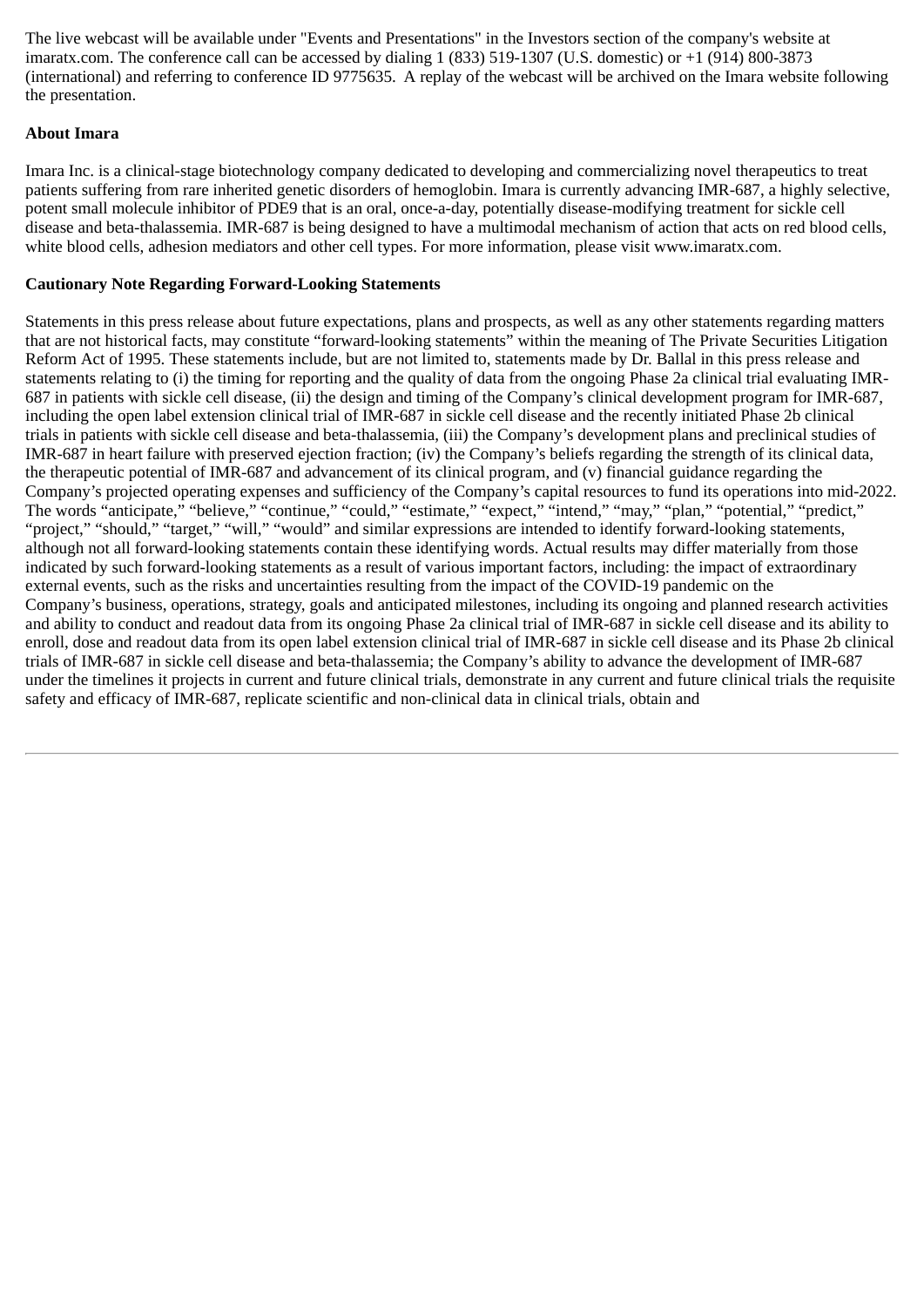maintain necessary regulatory approvals, obtain, maintain and enforce necessary patent and other intellectual property protection, identify, enter into and maintain collaboration agreements with third parties, manage competition, manage expenses, raise the substantial additional capital needed to achieve its business objectives, attract and retain qualified personnel, and successfully execute on its business strategies; and other factors discussed in the "Risk Factors" section of the Company's most recent Quarterly Report on Form 10-Q, which is on file with the Securities and Exchange Commission and in other filings that the Company makes with the Securities and Exchange Commission in the future. Any forward-looking statements contained in this press release speak only as of the date hereof, and the Company expressly disclaims any obligation to update any forwardlooking statement, whether as a result of new information, future events or otherwise.

### **Media Contact:**

Gina Nugent Ten Bridge Communications 617-460-3579 gina@tenbridgecommunications.com

### **Investor Contact:**

Michael Gray 617-835-4061 mgray@imaratx.com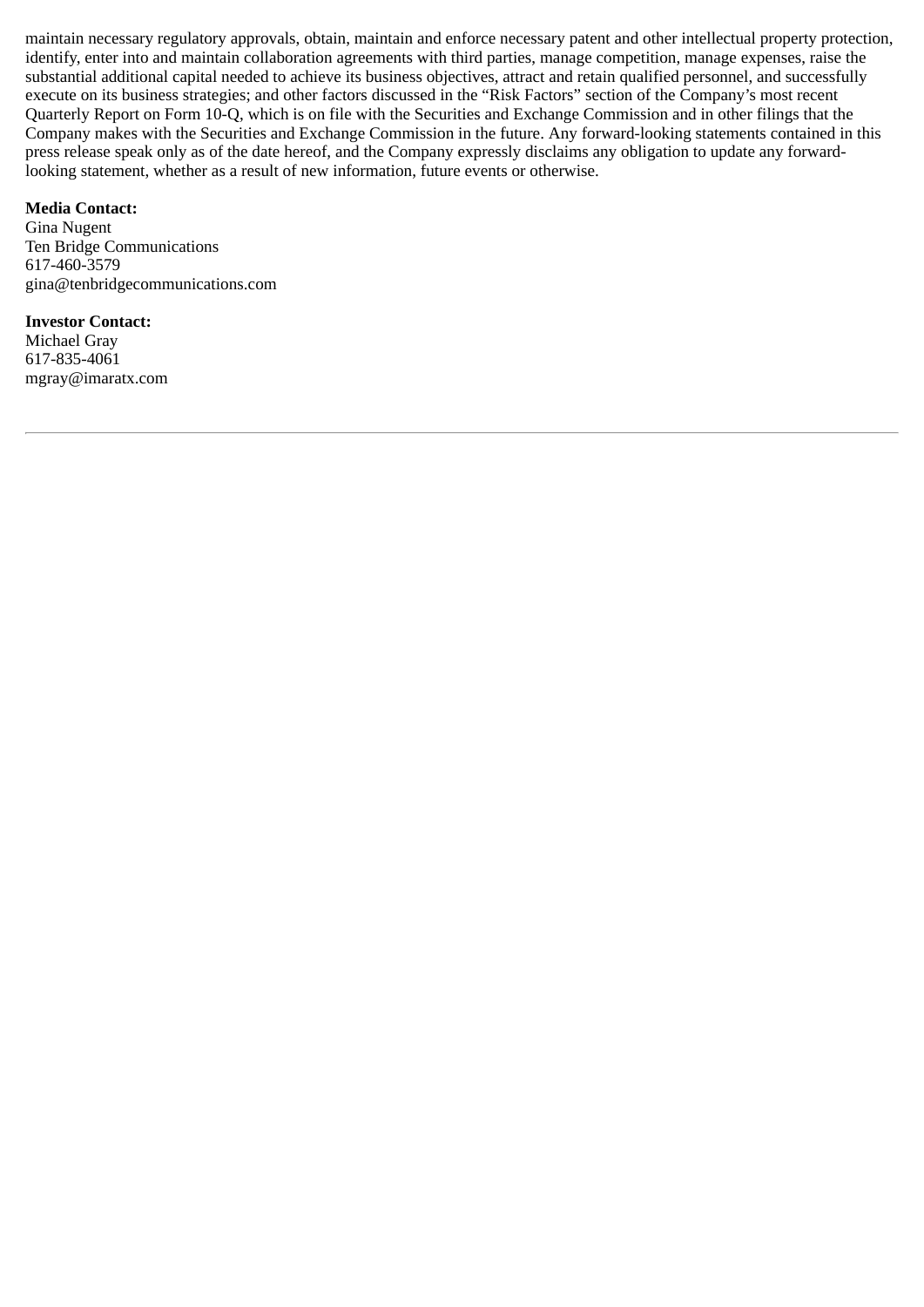## **IMARA INC.**

## **CONDENSED CONSOLIDATED BALANCE SHEET DATA**

#### **(in thousands) (Unaudited)**

|                                        |   | <b>June 30,</b><br>2020 | December 31,<br>2019 |
|----------------------------------------|---|-------------------------|----------------------|
| Cash, cash equivalents and investments | D | 106.275                 | 28,907               |
| Working capital <sup>(1)</sup>         |   | 105,745                 | 26,426               |
| Total assets                           |   | 111,317                 | 33,298               |
| <b>Total liabilities</b>               |   | 5,021                   | 4,382                |
| Convertible preferred stock            |   |                         | 77,764               |
| Accumulated deficit                    |   | (72, 172)               | (54, 753)            |
| Total stockholders' equity (deficit)   |   | 106,296                 | (48, 848)            |
|                                        |   |                         |                      |

(1) Working capital is defined as current assets less current liabilities.